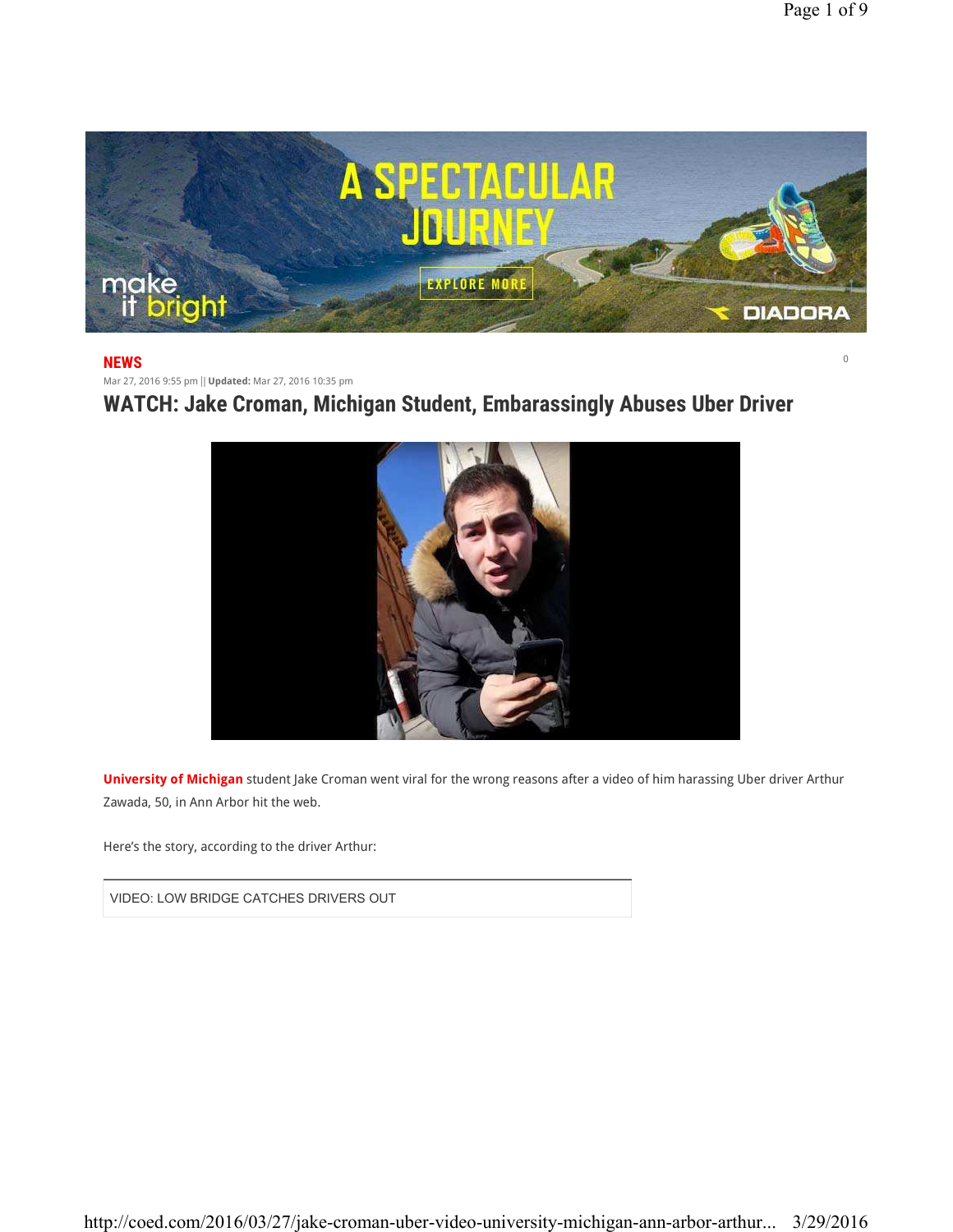This is 4th time that I have been harassed by this rider and his friends. Nov. Dec. and twice in March. I told him on 3rd occasion that I requested Uber to banned him but he is/was using friends accounts. Told him and his friends that I will not take them and that he/they need to get out of my car..... For that I was falsely accused, called names etc. 4th time... Rider knew from Uber application who is the driver. He had option to cancel to avoid any issues but he/they proceeded to abuse, harrase, belittle and provoke like kindergarten thugs.



**Jake Croman Photos: Must-See Pictures of Uber Abuser CLICK HERE TO READ MORE →**

Jake, on the other hand, has since responded to the situation. Here's what he says.

This video shows one side of an argument I had with an Uber driver two weeks ago after he refused to pick me up on the basis of my religion. What you don't see in the video is that the driver had made a number of offensive anti-Semitic remarks that provoked my response. I am not proud of my reaction to his discrimination and I regret my choice of words. Shortly after the verbal altercation, I filed a complaint with the Ann Arbor police department and they are now dealing with the issue.

While he's absolutely right, that the video does only show one side of the argument, I'd like to point out that he's the son of infamous NYC slumlord Steven Croman who is hated by many New Yorkers for being a real menuval. So for that reason, I personally am going to side with the 50-year-old driver here.



Keep in mind Jake is a freshman, an idiot. And even worse, a TKE brother.